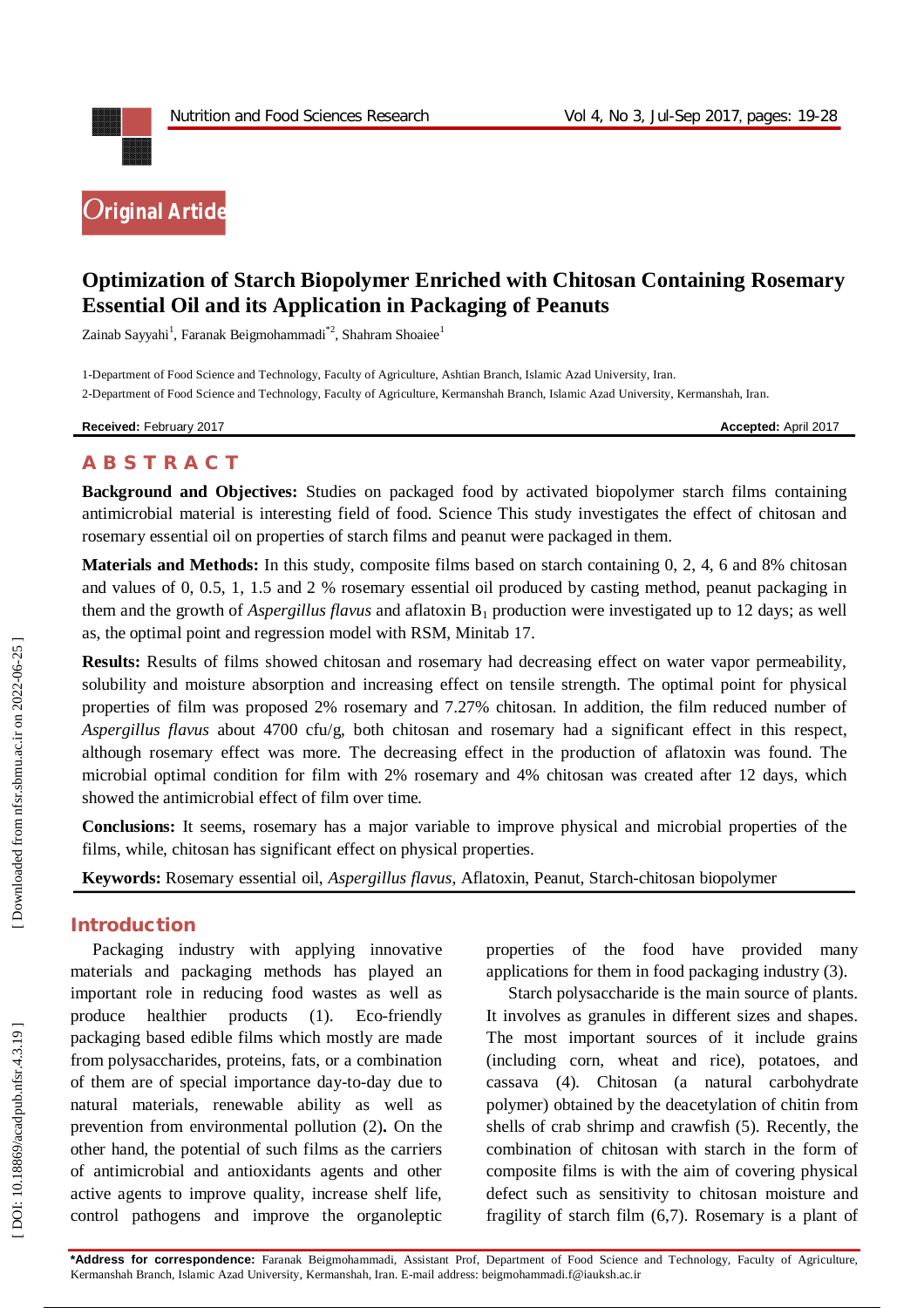*Lamiaceae* family has a permanent woody stem and green and fragrant leaves. This plant is traditionally used as an additive and flavoring in food (8). Among the component forming rosemary essential oil, the maximum value related to 1,8 cineol (33 .08%), camphor (18 .13%), *α -pinen* (9.23%), *α -Terpineol* (8.17%), *borneol* (5.48%), camphene (5.07%) and pcymene (2 .42%). Hydrophobic properties is one of the properties of rosemary essential oil and its constituents leading its accumulation in the cell membrane, disrupt its structure and increasing the permeability of cell membrane (9). Bonilla *et al*. (10) examined the properties of wheat starch film and the effect of chitosan on these films. Addition chitosan caused significant increase in the surface charge of particles and apparent viscosity of the film and the production of shiny and thicker films. Also, water vapor permeability by adding chitosan increases. In wheat starch -chitosan films, when the chitosan was 50%, the antimicrobial effect observed is high. Teodoro *et al.* (11) in their study examined the properties of rosemary essential oil and its antimicrobial effect in fresh dough. The highest growth inhibitory effect on the Aspergillus was in a concentration of 10 micrograms per liter.

So far, studies on packing peanuts by activated biopolymer starch film with antimicrobial material reinforced with chitosan and investigating the effect of rosemary essential oil in inhibiting the growth of *Aspergillus flavus* has not been done, so this research is unprecedented in its kind.

### **Material s and Methods**

Peanut was acquired from the market and until the tests were stored at 4°C. Potato starch (relative humidity 18 -21%), chitosan (with average molecular weight and deacetylation degree of 75 -85 %) both from the Sigma -Aldrich USA, glycerol as a plasticizer, dextrose agar, potato dextrose agar mediums from Merck Germany, *Aspergillus flavus PTCC5004* from fungi collection center of Iran Industrial Research Organization and rosemary essential oil were prepared from Young Living , USA.

Various amounts of chitosan including 0, 2, 4, 6 and 8% in 1% acetic acid  $(v/v)$  is solved for 10 min at 40°C on a magnetic mixer. Then, the solution to separate the possible unresolved particles was passed from the cheesecloth. To prepare starch soluble, 4 g starch added to 100 ml distilled water and kept at 90°C for 10 minutes until gelatinization , it was cooled to a temperature of 50°C. Next, after addition of

glycerol to starch (30% of starch weight), chitosan and starch solutions mixed on a magnetic mixer and eventually rosemary essential oil with 0, 0.5, 1, 1.5 and 2% added to the solution and stirred with homogenizer for 2 minutes at 120,000 rpm. Finally, film -forming solution was spreading on edged Plexiglas containers (20×20 dimensions constructed by Borna Novin Plast (Iranian Company) and drying at 50°C for 20 hours. After drying, film was separated from the containers clearly and continuously. It should be noted that all % are by weight and considered compared to the starch dry matter (12).

To measure the thickness of samples, the Japan Mitutoyo digital micrometer with measuring precision of 0.001 mm was used. Each film thickness was measured at five points, and then the average thickness was determined and used in water vapor permeability calculations and tensile strength test (13).

Measuring tensile strength (TS) was done in the method of D882 -ASTM (14) by tensile testing machine SANTAM, STM -600 model made in Iran. Before tension tests, all samples for 1 hour were placed in the relative humidity of 50% at 25°C which created by calcium nitrate. Films were cut in the form of  $2.5 \times 10$ cm<sup>2</sup> rectangles. The distance between the two device jaws were set 10 cm with a speed of 50 mm per minute, and the load cell 50 N is used.

In measuring water vapor permeability, E96 -95 ASTM (15) method was used. First, films were qualified in relative humidity of 50%. The special vials with 4.5 cm height for measuring water vapor permeability were used. There was a hole in the lid of these vials with a diameter of 11 mm which a piece of tested film was placed in this part using an ear cleaner and liquid oil in the way that oil was not placed on the film surface and prevents from vapor permeability. 3 g calcium sulfate which provides a relative humidity of 0%, were placed inside the vial. Vials and their contents were weighed and placed inside desiccator containing a saturated solution of potassium sulfate. Saturated potassium sulfate at 25°C makes 97% relative humidity. Desiccator was placed inside incubator within  $25\pm1$  °C and weighed for 6 days every several hours at 0.001 scales. Then the curve of vials weight gain was plotted using Excel 2010 over time and after calculating linear regression, slope of the line obtained was calculated. By dividing the line slope of each vial to the level of whole film exposed to water vapor transmission, water vapor transmission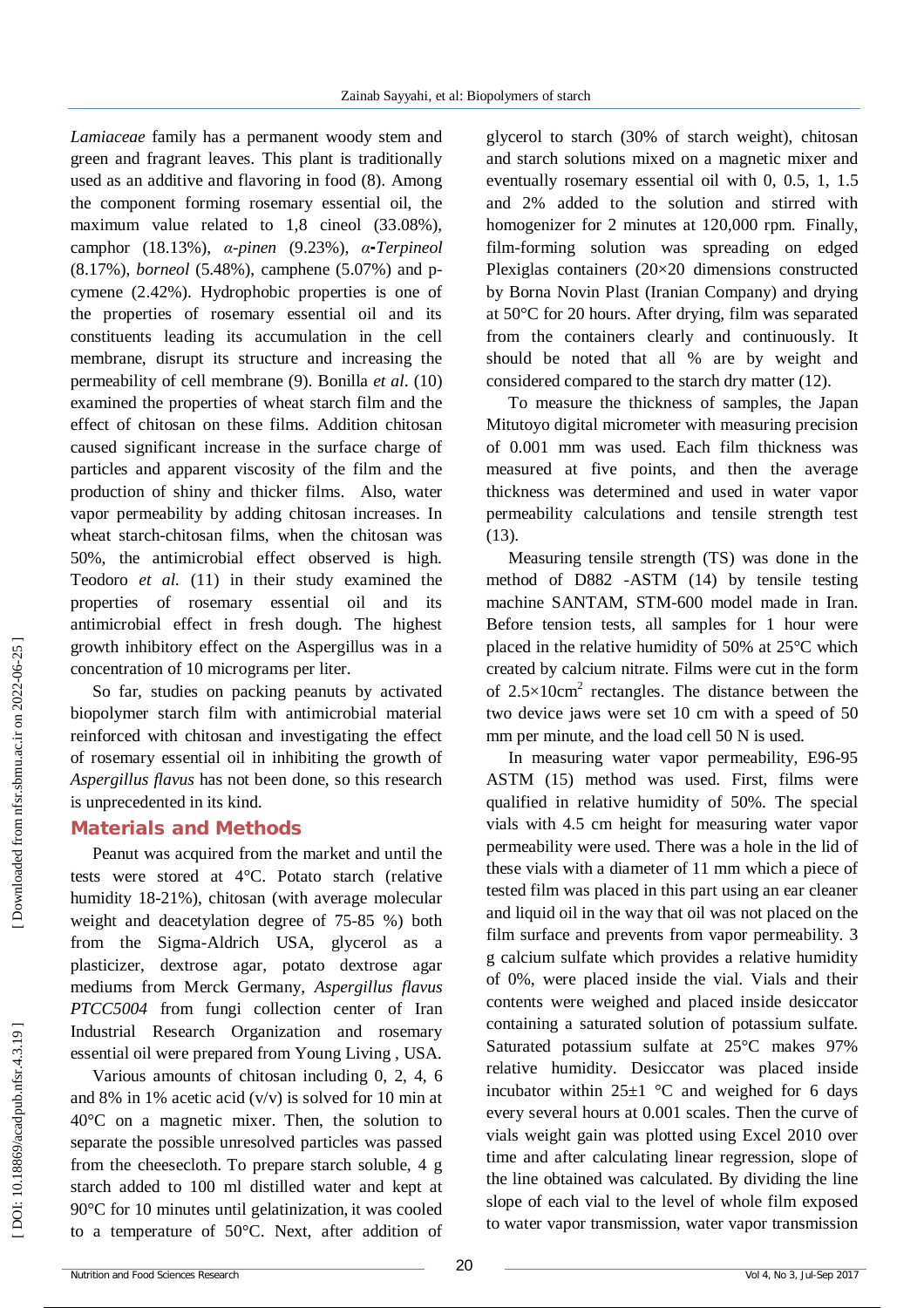rate (WVTR) was achieved. Then, permeability to water vapor (WVP) using the following equation was calculated:

Water vapor permeability  $=\frac{WVTR}{P(PA-P)}$  $\frac{WV1R}{P(R1-R2)} \times X$ 

X: Film thickness based on the meter ; P: vapor pressure of pure water at 25°C according to Pascal with an average of 3169 Pascal<br> $R_1$ : relative humidity inside the desiccator (97%)  $R_2$ : relative humidity

inside the vial (0%) the amount of  $P(R_1-R_2)$  is 3073.93 psi.

To measure moisture absorption rate, Angles and Dufresne methods (16) were used. Film samples with dimensions of  $20 \times 20$  mm were cut and placed inside the desiccator containing calcium sulfate with relative humidity of 0% for 24 hours. After primary weighing, the samples transferred to the desiccator containing a saturated solution of calcium nitrate at 55% relative humidity in 20 -25°C. Then, the weight of samples in every 24 hours by scale with an accuracy of 0.0001 is measured until reaching constant weight which occurred during 72 hours, the moisture absorption rate was calculated from the following equation:

Moisture absorption  $\left(\% \right) = \frac{W_t - W_0}{W}$  $\frac{e^{-w_0}}{w_0}$  × 100

 $W_t$ : Sample weight after time t at a relative humidity of 55%, W <sup>0</sup>: Sample initial weight

To determine the solubility in water, film samples were placed inside desiccator containing calcium sulfate for 24 hours. Then, 500 mg of samples were immersed in 50 ml of distilled water stirred temporarily and for 24 hours at 23°C placed inside incubator. After that, the films were removed from the water and moved back into desiccator containing calcium sulfate has achieved constant weight. During 96 hours, films reached a constant weight and with weighing the samples again, final dry weight was obtained (17). The % of water -soluble substance in % was calculated using the following formula:

Solubility in water  $=\frac{W_1-W_2}{W_1}$  $\frac{1 - w_2}{w_1} \times 100$  $W_1$ : initial dry weight W

 $W_2$ : final dry weight

To investigate the effect of rosemary essential oil on the fungi growth, *A. flavus PTCC 5006* lyophilized culture was used. To activate the lyophilized culture, according to the manufacturer's instructions, ampoule containing fungi was broken in a sterile condition and transferred by 1% normal saline solution in the form of suspension on prepared medium of potato dextrose agar. Incubation was done at 28°C for a week. Then, *A. flavus* was separated from initial medium and cultured in sabouraud dextrose agar linearly and incubated at 28°C for a week. The Neubauer slide was used for counting fungal spores and after,

counting the number of  $10^6$  spores per ml were chosen for study.

In order to sterilize the peanut, sterilization was done by immersion peanuts in a 3% solution of sodium hypochlorite and then washed with distilled water and placed on filter paper inside sterile plates. Then, spore suspension  $(10^6 \text{ spores per ml})$  were placed on peanuts and inoculated peanuts with *A. flavus* packaged in 100 grams packages in the starch chitosan composite film containing rosemary essential oil by heat sealing machine of Preplast, Iran and, microbial tests were done on the peanuts during regular time interval. Microbial test expressed in the ISIRI, 997 (18) have been used in order to rosemary essential oil impact on *A. flavus* in peanuts examined. Then, the desired dilutions were cultured in the sabouraud dextrose agar medium and incubation performed at 28°C. In the next stage of cultivation and during growing and reproducing period (5 - 7days), resulting colonies that was objective, counted with colony counter in the medium.

In order to evaluate the effect of rosemary essential oil on the amount of produced aflatoxin in peanuts, chromatography test with high performance (HPLC), Waters model equipped with a fluorescence detector, USA was used (19). Aflatoxin extracted from samples using methanol and water (ratio of 8:2) and its fat separated with hexane; then obtained extract using a certain volume of diluted water and extract was passed from immunoaffinity columns containing specific antibodies of aflatoxins Group B and G. With passing diluted extract through the column, toxin in the antigen extract was attached to the antibodies present in the column. Toxin attached to the antibody is washed in the column by passing methanol through the column and collected in the vial, diluted with water. The amount was determined using reverse phase method of liquid chromatography with high -performance which equipped with post column derivatization. The amount with comparing the area under the curve or standard curves height with the unknown sample was calculated taking the dilution factor.

**Statistical Analyses:** Response surface methodology and central composite design were chosen for modeling. In this study, three independent variables including, the % of chitosan  $(X_1)$  and the % of rosemary essential oil  $(X_2)$  at five levels for film properties, while indexes were changed for microbial assay including time  $(X_1)$ , chitosan  $(X_2)$  and rosemary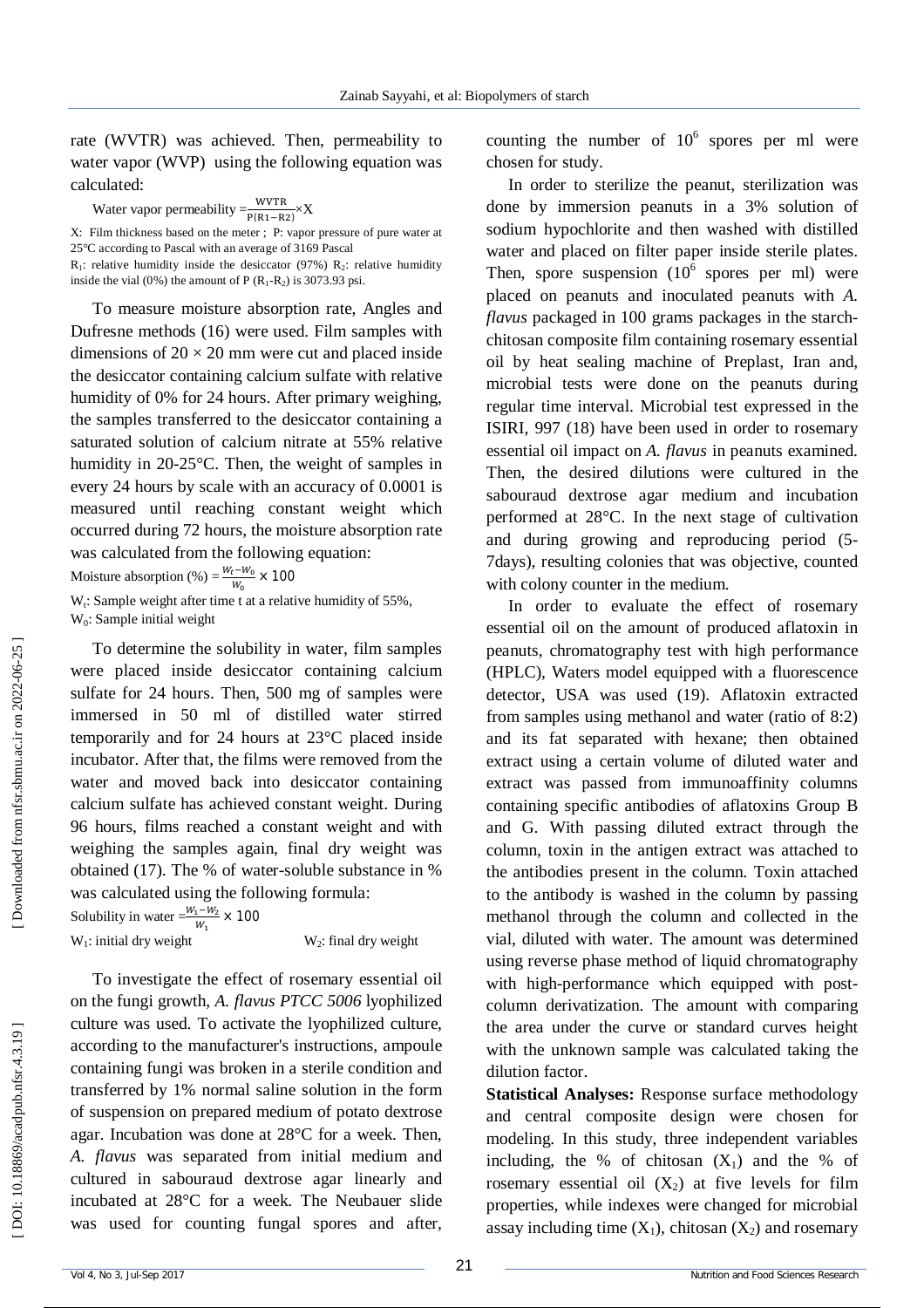$(X_3)$ . This design has a block and 5 repetitions at the central point (to calculate the repeatability of the process). Minitab 17 software to analyze data and charts related to the response surface methodology and to find the process optimal conditions was used. The general form of the multivariate model is a general regression model:

$$
\gamma = \beta_0 + \sum_{i=1}^2 \beta_i X_i + \sum_{i=1}^2 \beta_{ij} X_i^2 + \sum_i \sum_{j=i+1} \beta_{ij} X_i X_j
$$

In this equation, Y is anticipated answer for each variable, constant coefficient β0, coefficients of linear effects β1 (constant coefficient of chitosan), β2 (constant coefficient of rosemary), and coefficients of quadratic effects β11, β22 and coefficient of interaction β12.

#### **Results**

**Physical properties of films:** According to Table 1, it seems medium and high percent of chitosan and medium and low percent of rosemary could improve the physical properties of films.

The thickness of produced films is measured at 5 points and their average is reported 1.2 mm.

Table 2 shows analysis variance related to the film properties and microbial properties of peanut. Data are assessed at confidence interval of 95%; so that, p<0.05 represents a significant factor in response. As can be seen, chitosan and rosemary had significant effect on tensile strength and quadratic effects can be seen in equations while, interaction between rosemary -chitosan has no significant effect. These results also confirmed using a proposed regression model in Equation 1. In equations related to film properties  $X_1$  is chitosan and  $X_2$  is rosemary. Rosemary coefficient and rosemary square coefficient

are more than chitosan represents its more effect on tensile strength. By comparing F -value of these factors can be concluded that the rosemary essential oil had a greater effect on tensile strength. In addition, no significant lack of fit is also a good measure to the suitability of the model. Regression model confirms the above results suggest that chitosan and rosemary with positive coefficients increase tensile strength. Eq.1:

Tensile strength =  $1.052 + 0.127$  X<sub>1</sub> +  $0.333X_2 + 0.0330X_1^2 + 0.603X_2^2$ 

Figure 1.a shows the simultaneous effect of both rosemary and chitosan on the value of tensile strength.

As specified in Table 2, for water vapor permeability, p -value in the model is less than 0.05, which represents the significance of the model at a confidence level of 95%. Among the studied indexes of direct or linear effects, indexes of chitosan and rosemary have been significant and could have a significant effect on water vapor permeability. Among other indexes, only square root of chitosan effect is significant. The coefficients of chitosan and rosemary are the same; according to F -values can be said that the effect of chitosan is much more than rosemary essential oil value. Also, the indirect effects of both are more effective than the square root effect (refer to F-value, too). The regression model in Equation 2 also confirmed the above results suggest that chitosan and rosemary with negative coefficients reduce water vapor permeability.

Eq.2:

Water Vapor Permeability =  $+0.001 - 0.00X_1 - 0.00X_2 - 0.00X_1^2$ 

|  |  | Table1. Physical test results of chitosan-starch composite films |  |
|--|--|------------------------------------------------------------------|--|
|  |  |                                                                  |  |
|  |  |                                                                  |  |

| Independent variables |            |                                                        | Dependent variables |                |                     |            |  |
|-----------------------|------------|--------------------------------------------------------|---------------------|----------------|---------------------|------------|--|
| Treatment             | Chitosan % | REO(Rosemary Essential Oil <sup><math>)</math></sup> % | <b>TS</b>           | $WVP(x10-7 g)$ | Moisture Absorption | Solubility |  |
|                       | $(X_1)$    | $(X_2)$                                                | (MPa)               | m.h.pa)        | $(\% )$             | (%)        |  |
|                       | 6          | 1.5                                                    | 2.00                |                | 21.12               | 89.40      |  |
|                       |            | 1.0                                                    | 1.10                |                | 27.12               | 88.45      |  |
|                       |            | 1.0                                                    | 1.15                |                | 39.72               | 99.54      |  |
|                       |            | 1.5                                                    | 2.00                |                | 34.10               | 96.32      |  |
|                       |            | 0.0                                                    | 1.10                |                | 29.46               | 84.88      |  |
| n                     |            | 1.0                                                    | 1.00                |                | 28.18               | 86.50      |  |
|                       |            | 1.0                                                    | 1.10                |                | 28.94               | 88.45      |  |
|                       |            | 1.0                                                    | 1.10                |                | 26.98               | 88.45      |  |
| 9                     |            | 0.5                                                    | 0.95                |                | 36.65               | 93.65      |  |
| 10                    |            | 1.0                                                    | 1.00                |                | 27.84               | 88.45      |  |
| 11                    |            | 1.0                                                    | 2.00                |                | 19.84               | 88.81      |  |
| 12                    | h          | 0.5                                                    | 1.14                |                | 21.92               | 89.19      |  |
| 13                    |            | 2.0                                                    | 2.20                |                | 24.80               | 86.64      |  |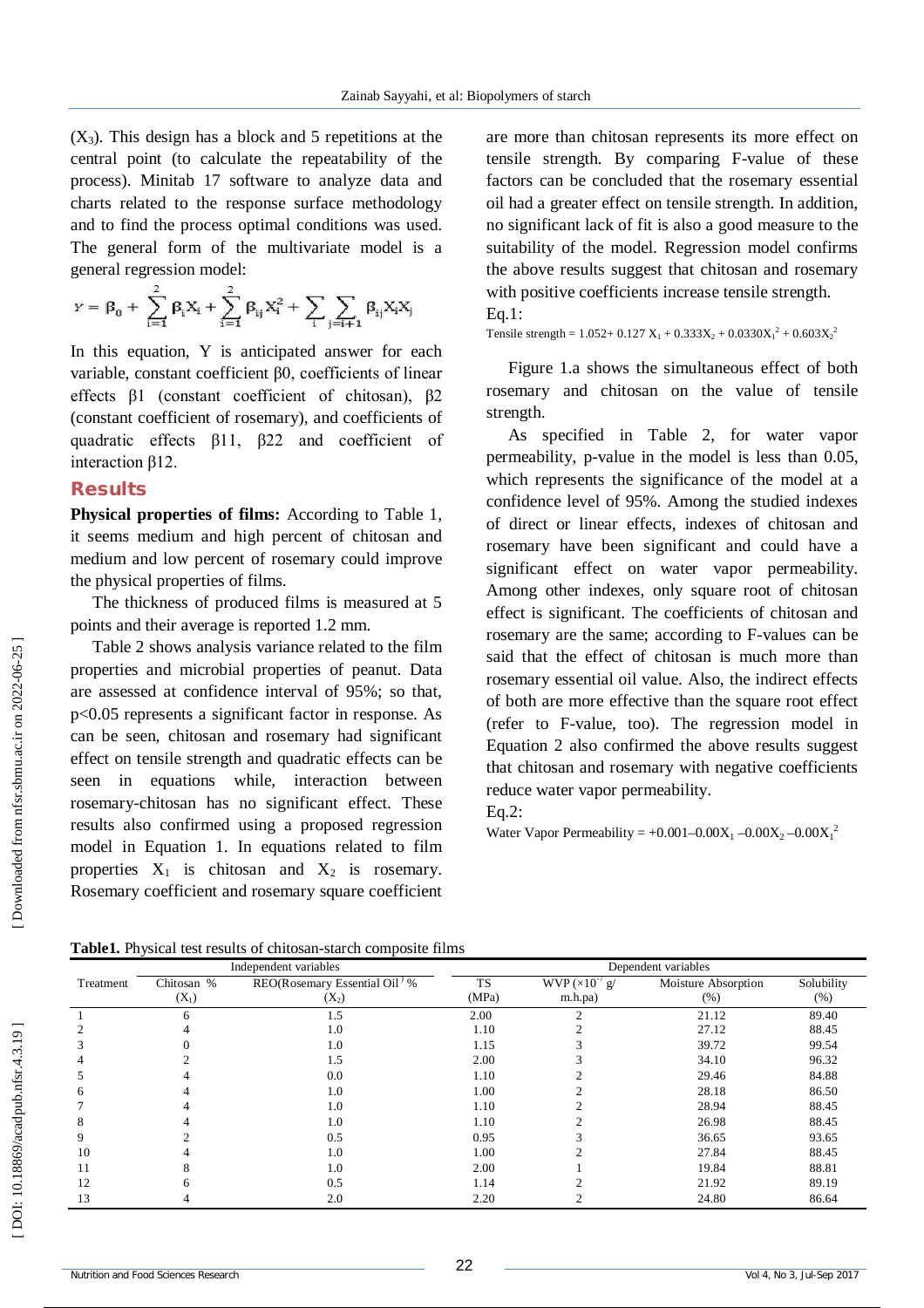| Source               |                | Tensile<br>strenght | Water Vapor<br>permeability |                | Moisture<br>Absorbtion |                |               | Solubility     | A. aureus     |                | Aflatoxin     |                |
|----------------------|----------------|---------------------|-----------------------------|----------------|------------------------|----------------|---------------|----------------|---------------|----------------|---------------|----------------|
|                      | $F -$<br>Value | $P -$<br>Value      | $F-$<br>Value               | $P -$<br>Value | $F-$<br>Value          | $P -$<br>Value | $F-$<br>Value | $P -$<br>Value | $F-$<br>Value | $P -$<br>Value | $F-$<br>Value | $P -$<br>Value |
|                      |                |                     |                             |                |                        |                |               |                |               |                |               |                |
| Model                | 11.76          | 0.003               | 136.29                      | 0.000          | 42.09                  | 0.000          | 8.12          | 0.008          | 15.04         | 0.00           | 11.67         | 0.000          |
| <b>Linear</b>        | 20.61          | 0.001               | 427.84                      | 0.000          | 102.92                 | 0.000          | 10.78         | 0.007          | 41.99         | 0.00           | 32.87         | 0.000          |
| time                 |                |                     |                             |                |                        |                |               |                | 9.08          | 0.043          | 2.06          | 0.182          |
| chitosan             | 7.19           | 0.031               | 628.81                      | 0.000          | 198.82                 | 0.000          | 20.77         | 0.003          | 25.27         | 0.003          | 8.12          | 0.041          |
| <b>REO</b>           | 34.02          | 0.001               | 26.87                       | 0.001          | 7.01                   | 0.033          | 0.79          | 0.404          | 123.63        | 0.000          | 96.44         | 0.000          |
| <b>Ouadratic</b>     | 7.68           | 0.013               | 12.81                       | 0.005          | 2.10                   | 0.193          | 9.35          | 0.1011         | 3.02          | 0.081          | 2.15          | 0.157          |
| time-time            |                |                     |                             |                |                        |                |               |                | 0.36          | 0.561          | 0.02          | 0.882          |
| chitosan-chitosan    | 9.64           | 0.017               | 21.61                       | 0.002          | 2.97                   | 0.128          | 13.27         | 0.008          | 0.02          | 0.9            | 0.45          | 0.517          |
| <b>REO-REO</b>       | 12.58          | 0.009               | 0.36                        | 0.568          | 0.33                   | 0.585          | 1.44          | 0.269          | 8.78          | 0.014          | 5.89          | 0.036          |
| <b>Interaction</b>   | 0.22           | 0.655               | 0.17                        | 0.689          | 0.4                    | 0.547          | 0.35          | 0.573          | 0.11          | 0.954          | 0.00          | 1.000          |
| chitosan-time        |                |                     |                             |                |                        |                |               |                | 0.02          | 0.897          | 0.00          | 0.964          |
| REO-time             |                |                     |                             |                |                        |                |               |                | 0.02          | 0.897          | 0.00          | 0.988          |
| REO-Chitosan         | 0.22           | 0.655               | 0.17                        | 0.689          | 0.4                    | 0.547          | 11.35         | 0.43           | 0.28          | 0.606          | 0.000         | 0.988          |
| Lack of fit          | 1.85           | 0.103               | 22.99                       | 0.206          | 5.57                   | 0.065          | 2.94          | 0.118          | 4.93          | 0.152          | 1.43          | 0.436          |
| ${\bf R}^2$          | 0.93           |                     | 0.98                        |                | 0.96                   |                |               | 0.88           | 0.93          |                | 0.91          |                |
| Pred. $\mathbb{R}^2$ | 0.91           |                     | 0.96                        |                | 0.91                   |                |               | 0.86           | 0.86          |                | 0.88          |                |
| Sd.                  |                | 0.131               | 2.035                       |                | 0.31                   |                |               | 3.135          | 3.35          |                | 2.125         |                |

**Table 2.** Variance Analysis of physical properties of films and microbial properties of peanut.

Pred. $R^2$ : predicted R square Sd: standard error

Figure 1.b shows response surface diagram of chitosan and rosemary essential oil simultaneous effects on water vapor permeability.

Variance analysis results relating moisture absorption (Table 2) represents, both independent variables of chitosan and rosemary essential oil has a significant effect on the moisture absorption of starch chitosan composite film and the F -values of these factors suggest that chitosan has been more effective than rosemary essential oil. According to the regression model in equation 3, chitosan and rosemary essential oil are both negative and chitosan coefficient has been more than rosemary essential oil, which represents its more effectiveness in reducing moisture absorption.

# $Eq.3$ :

Moisture absorption =  $+44.33-4.244X_1 - 2.54X_2$ 

Figure 1.c shows the changes process of moisture absorption with % changes of chitosan and rosemary essential oil.

Based on variance analysis results of solubility are shown in Table 2, chitosan had significant effect. The regression model of equation 4 confirms this issue and shows that chitosan and chitosan - rosemary essential oil interaction due to negative coefficients reduce the solubility of starch -chitosan film; while, chitosan square has a positive coefficient and positive effect on the solubility of starch -chitosan film. It seems that rosemary essential oil alone is not effective

on the solubility of starch -chitosan film; while, its interaction effect with chitosan reduces the solubility which may be due to hydrophobic structure of chitosan and essential oil because they will intensify each other.

Eq.7 Solubility =  $+95.12-3.92X_1+ 0.396X_1^2$  –  $0.61X_1\times X_2$ 

Figure 1.d shows response surface diagram of simultaneous effect of chitosan and rosemary on solubility index. As the variance analysis and regression model of equation 4 mentioned, increasing the chitosan concentration causes a substantial drop in the solubility. Finally, 7.27% chitosan concentration and 2% rosemary essential oil are determined as optimum conditions for physical properties of films. Also, the desirability of this optimization is 0.98 which is an appropriate amount.

**Microbial properties of peanut:** After microbial test on peanuts packaging in starch -chitosan composite films and according to Table 3, it is observed that the treated film No.8 containing 4% chitosan and 2% rosemary essential oil with 1900 cfu/g *A. flavus* and 0.67  $\mu$ g/kg aflatoxin  $B_1$  have the lowest number of mold and toxin production (during 6 days) and the treated film No.5 with 4% chitosan and 0% rosemary essential oil with 6600 cfu/g *A . flavus* and 2.49 µg/kg aflatoxin  $B_1$  have the highest number of mold and toxin production, respectively.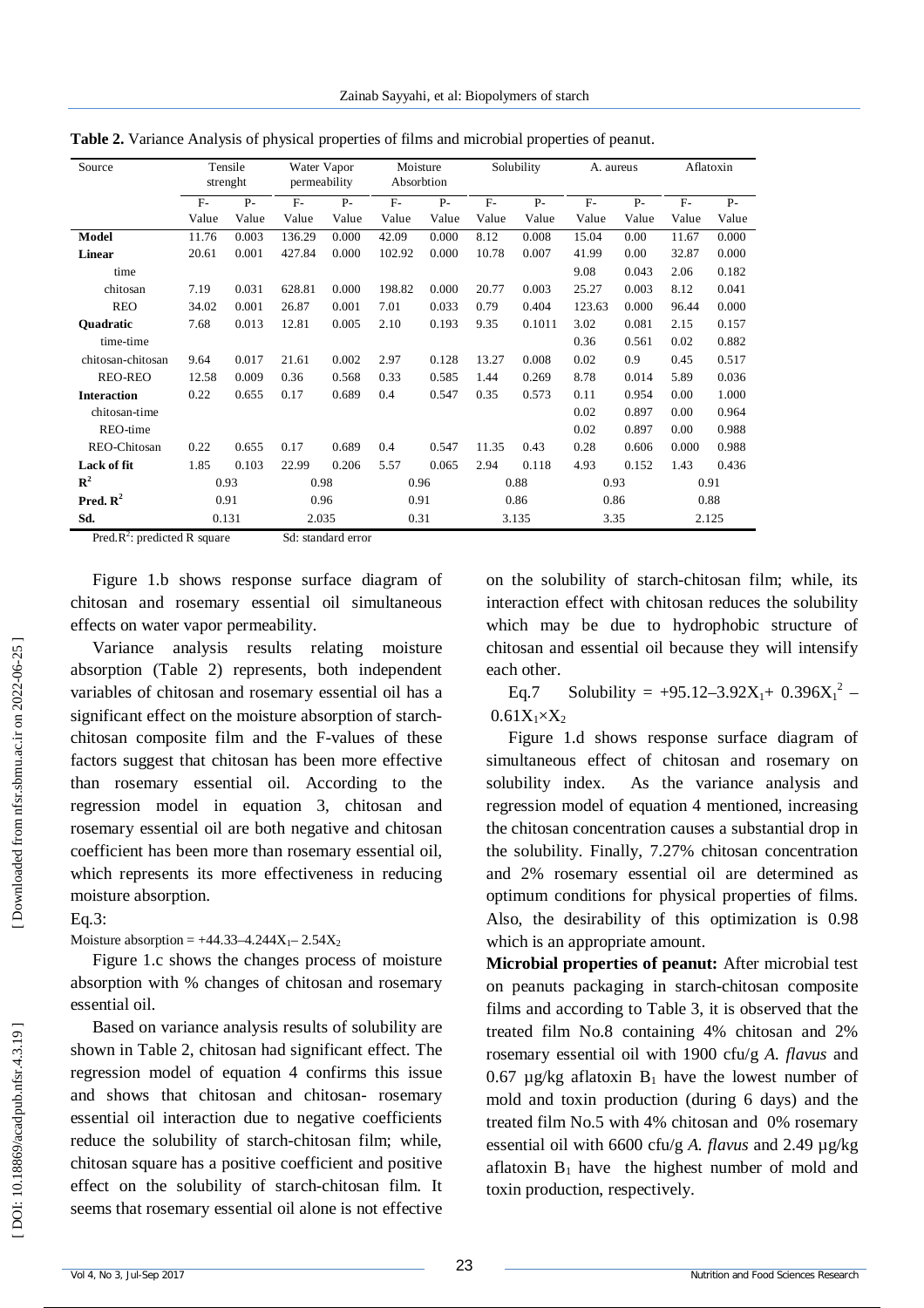

**Figure 1.** Three-dimensional diagram of simultaneous effect of chitosan  $\%$  ( $X_1$ ) and Rosemary essential oil %  $(X_2)$  on a: tensile strength, b: water vapor permeability, c: moisture absorption, d: solubility

Results variance analysis of *A. flavus* number in peanuts Table 2 shows, the factors of time  $(X_1)$ , chitosan  $(X_2)$ , rosemary  $(X_3)$  and rosemary square have significant effect on *A. flavus* growth. F -value indicates that the effect of rosemary is more than time and chitosan. This result is also confirmed by predicted regression model in Equation 8. In this model, only rosemary coefficient is negative cause reducing the number of mold.

Eq. 5: *A.flavus* (cfu/g) =+6534 +106X<sub>1</sub> + 68X<sub>2</sub>- 63X<sub>3</sub> -1255X<sub>3</sub><sup>2</sup>

Figure 2.a shows the simultaneous effect of time and chitosan value on the changes of *A. flavus* colonies. In the current form, chitosan shows more slope and also more effect, which is mentioned in the variance analysis table and regression model.



**Figure 2.** a, b and c Three-dimensional diagram of simultaneous effect of time  $(X_1)$ , chitosan %  $(X_2)$ , rosemary % (X <sup>3</sup>) on *A . flavus* mold number, and d, e and f on aflatoxin rate.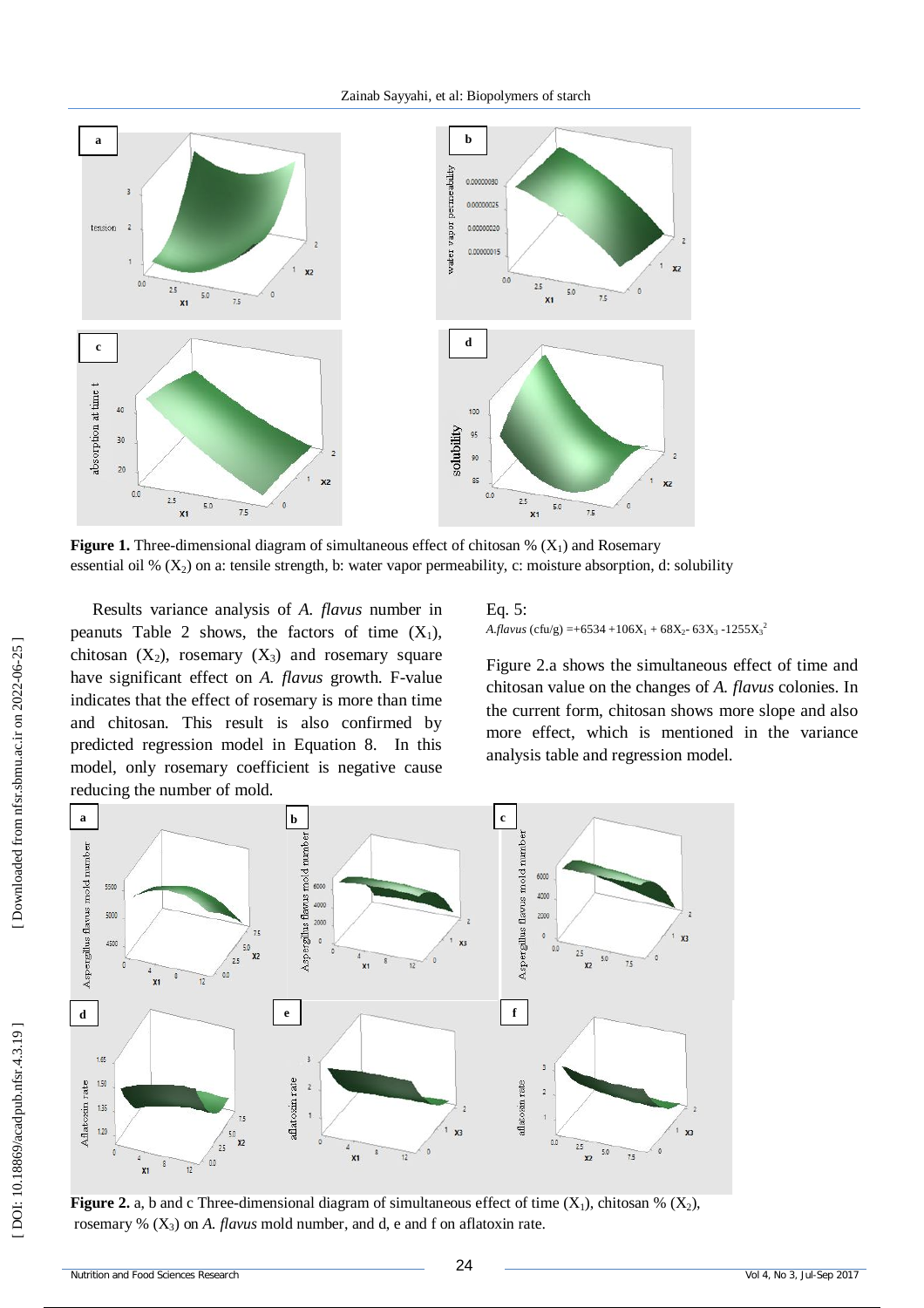Increasing the amount of chitosan reduces the number of molds and this reduction is almost linear with steep slope; while, the effect of time has been far less and not makes a huge difference in the number of mold.

In response surface diagram of figure 2.b, the simultaneous effect of rosemary essential oil and time on mold number changes have been shown. The effect of rosemary essential oil is far more than the effect of time and increasing the amount of rosemary cause intense reduction in mold number which is emphasized in variance analysis table and regression model. Also as noted, there is no important change of mold growth through storage time.

Figure 2.c shows the simultaneous effect of rosemary essential oil and chitosan on the number of mold. Again in current form, the great effect of rosemary essential oil on mold number changes is emphasized. Also, increasing chitosan causes a slight reduction (less slope) in the number of mold; however, the rosemary effect is not considerable which variance analysis table and regression model is emphasized.

Variance analysis results in the production of aflatoxin  $B_1$  are shown in Table 2. Time, rosemary and rosemary square have significant effect on the amount of aflatoxin production that among these factors, the effect of rosemary essential oil has been decreasing; although, time positive coefficient is very small, however, statistical data know it effectively. This result is in line with rosemary essential oil effect on reducing the growth of *A. flavus* as well. Another point is the lack of time significant effect on aflatoxin

production. The proposed regression model in equation 6 has confirmed the reduction effect on toxin production and also shows other statistical factors. Eq. 6:

Aflatoxin B<sub>1</sub> (µg/kg) = +3.049 + 0.0190X<sub>1</sub> - 2.006X<sub>3</sub> - 0.442X<sub>3</sub><sup>2</sup>

Figure 2.d shows respond surface diagram of chitosan and time on aflatoxin rate. In this diagram it is clear that the effect of chitosan is more than time and produced toxin rate has been reduced with increasing it. This reduction is relatively and appropriate steep slope and shown in variance analysis table and regression model. According to this diagram, the lowest toxin production is related to the early maintenance days and maximum % of chitosan; while, the highest toxin production is related to the final maintenance days and minimum % of chitosan. Response surface diagram of figure 2.e examines the effect of rosemary and time on toxin production. In this diagram, the limited effect of time is specified and in contrast, rosemary with increasing in a steep slope has been able to decrease the amount of toxin produced. This issue considering outlined cases in the variance analysis table and regression model is predictable well.

Figure 2.f shows the response surface diagram of toxin changes with rosemary and chitosan concentration changes which represents rosemary advantage to chitosan in controlling toxin production. As it is specified, increasing rosemary with much steeper slope compared to chitosan cause a drop in the toxin production; while increasing the amount of chitosan is not so obvious and has not caused certain loss to compared to rosemary.

| Table 3. Microbial test results of A. flavus and aflatoxin for peanuts in the composite films. |  |  |  |
|------------------------------------------------------------------------------------------------|--|--|--|
|------------------------------------------------------------------------------------------------|--|--|--|

| Treatment | Time $(X1)$ (day) | Chitosan $(X_2)$<br>(% ) | $ROE(X_3)$<br>(%) | Aspergillus flavus<br>$(\text{c}$ fu/g) | AflatoxinB <sub>1</sub><br>$(\mu g/kg)$ |
|-----------|-------------------|--------------------------|-------------------|-----------------------------------------|-----------------------------------------|
|           | n                 |                          |                   | 5400                                    | 1.29                                    |
|           |                   |                          |                   | 6000                                    | 1.48                                    |
|           | 12                |                          |                   | 5100                                    | 1.22                                    |
|           | h                 |                          |                   | 5100                                    | 1.18                                    |
|           |                   |                          |                   | 6600                                    | 2.49                                    |
|           |                   |                          | 0.5               | 6400                                    | 2.16                                    |
|           |                   |                          |                   | 4900                                    | 1.04                                    |
|           |                   |                          |                   | 1900                                    | 0.67                                    |
|           |                   |                          | 1.5               | 2600                                    | 0.81                                    |
| 10        |                   |                          | 0.5               | 2600                                    | 2.3                                     |
| ۱1        |                   |                          |                   | 5600                                    | 1.25                                    |
| 12        |                   |                          |                   | 5000                                    | 1.23                                    |
| 13        |                   |                          | 0.5               | 6500                                    | 2.26                                    |
| 14        |                   |                          | 1.5               | 3100                                    | 0.94                                    |
| 15        |                   |                          |                   | 5200                                    | 1.2                                     |
| 16        |                   |                          |                   | 5800                                    | 1.25                                    |
| 17        |                   |                          | 1.5               | 2700                                    | 0.87                                    |
| 18        |                   |                          | 1.5               | 3100                                    | 0.95                                    |
| 19        |                   |                          | 0.5               | 6400                                    | 2.18                                    |
| 20        |                   |                          |                   | 5400                                    |                                         |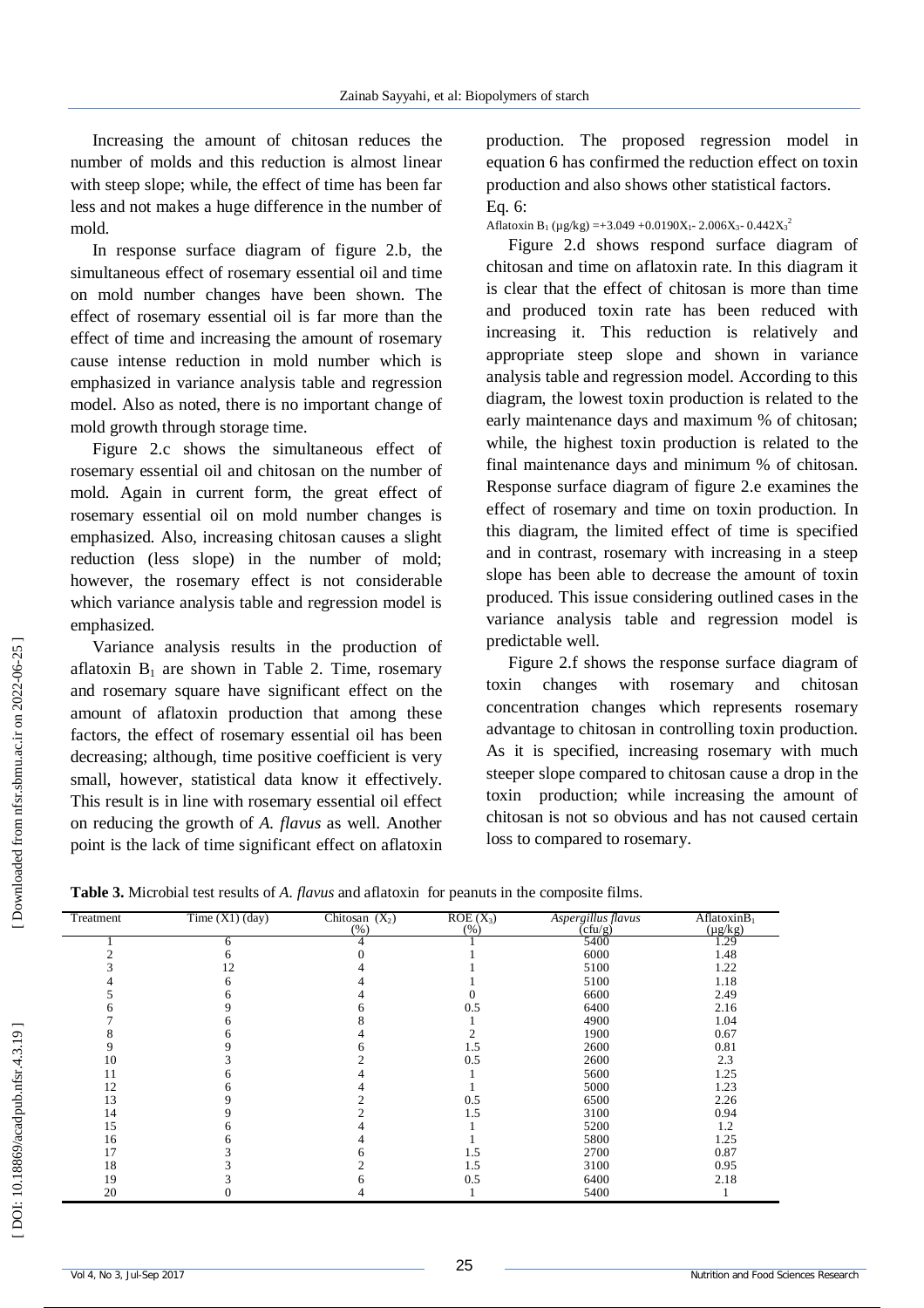In microbial tests, optimum conditions to minimize mold growth and minimum toxin production are defined. Considering the optimal conditions of the storage time process (12 days), it is observed that the treated film containing 4% chitosan and 2% rosemary essential oil with 2350 cfu/g *A. flavus* and 0.78 µg/kg aflatoxin  $B_1$  have the lowest number of mold. Also, the desirability degree of this optimization is 0.92 which is an appropriate value.

#### **Discussion**

Improving the mechanical properties of starch film by adding chitosan is a result of intermolecular hydrogen bonds between starches OH with chitosan  $NH3^+$  functional group (NH<sub>2</sub>) of chitosan combines with protein in the acidic environment forms  $NH3^+$ , while the crystalline structure of starch by the gelatinization cluttered and groups of OH are ready to combine with NH3<sup>+</sup> associated with increasing the strength of the film (12). Chillo *et al*. (20) produced starch films containing different % of chitosan using response surface methodology and concluded that chitosan in the amount of 0.55 % increases film mechanical properties such as tensile strength which is consistent with the results obtained from our films. In addition, Zhai *et al*. (7), Silva -Weiss *et al.* (21), Shen *et al.* (22), Bourtoom and Chinnan (6) and Bongyekan *et al.* (23) also concluded that tensile strength of starch -chitosan film increases with increasing the amount of chitosan. According conducted research, addition antimicrobial compounds to various polymers due to the molecular level changes cause changing the mechanical properties of these films produced from these polymers (3). The results obtained in this study corresponded with this investigation.

Abdollahi *et al.* (13) reported that the water vapor permeability decreased with increasing concentrations of rosemary essential oil in chitosan film. It is likely that the hydrophobic property of rosemary essential oil reduced its water vapor permeability. Bongyekan *et al.* (23) reported that the water vapor permeability of starch film reduces with adding chitosan, which this reduction effect in starch film may be due to chitosan hydrophobic property regarding the presence of chitosan hydrophobic acetyl groups. Shen et al. (22) and Vasconez *et al.* (24), Talja *et al.* (25), Chillo *et al.* (20), Xu *et al.* (12) in their study concluded that the water vapor permeability of starch film with adding chitosan reduced due to interactions and

hydrogen bonding between starch and chitosan leading reduce the availability of hydrophilic groups and water vapor permeability. The results obtained in this study corresponded with this investigation.

Bongyekan *et al.* (23) and Zhai *et al.* (7) concluded that starch films covered with chitosan had less water absorption than starch film due to the hydrophobicity of chitosan. Also, Pranoto *et al.* (26) stated; reducing moisture can be due to disposal effect of non -polar compounds in the essential oils on the water molecule.

Bourtoom and Chinnan (6) in their study stated that the solubility of starch film by adding chitosan is reduced. The development of these properties has been attributed to establishing hydrogen bonding between chitosan and starch. Also Shen *et al.* (22) in their investigation had examined physical properties of potato starch film in combination with chitosan different concentrations (0, 5, 10 and 15 %). When 15% chitosan was added to the starch film, the solubility reduced from 13.93 % to 4.54 % which is due to strong hydrogen bonding between chitosan and starch as well as chitosan hydrophobicity. Vasconez *et al.* (24) also stated that in the starch -chitosan film, there is a reverse correlation between the chitosan content and solubility of films due to chitosan hydrophobicity that can be responsible for fewer interactions between water and film matrix. The results obtained in these studies correspond to this study.

Abdollahi *et al.* (13) concluded that rosemary essential oil used in the chitosan film had antimicrobial property against *Listeria monocytogenes* and *Streptococcus agalactiae*, whereas the chitosan film alone was lacking this property. Also Rasooli *et al.* (27) concluded that rosemary essential oil in 5 ml concentration causes inhibition of *A. flavus* growth. These researchers attributed the antimicrobial property of rosemary essential oil to diterpene phenol compounds such as carnosic acid, carnosol, rosmanol, Isorosmanol and rosmanic acid, while Yan *et al.* (28) concluded that rosemary essential oil used in the starch -alginate film was not effective on *A. niger*, but had great anti-*Esherichia coli* effect. The differences in sensitivity may be caused by different cell structure or function.

Hydrophobic property is an important feature of rosemary essential oil and its constituents which enable them in accumulation in the cell membrane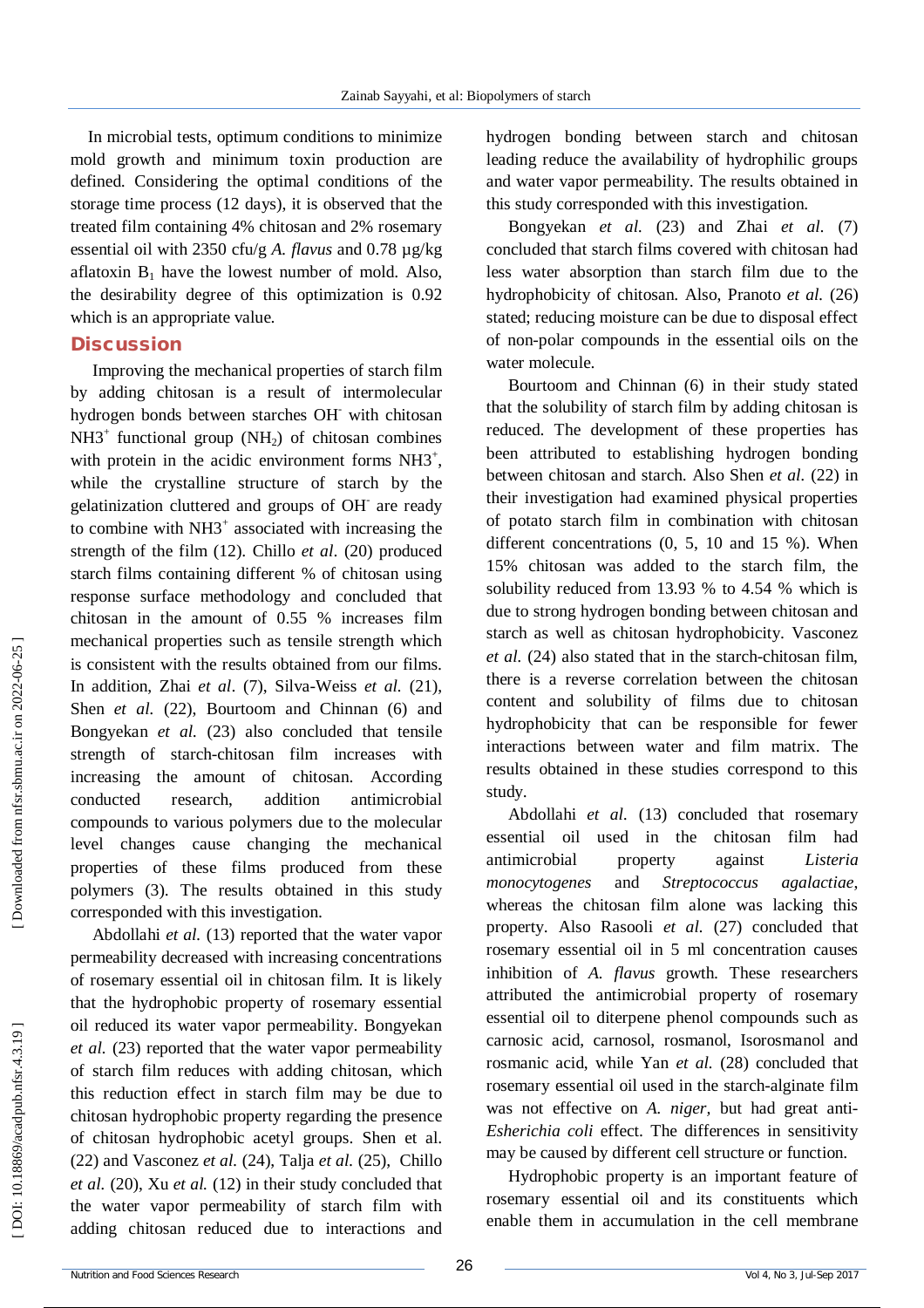disrupt in the membrane structure and increasing cell membrane permeability of microorganisms (9). Teodoro *et al.* (11) in their study reported that *A. flavus* is sensitive to rosemary essential oil. Rosemary at a concentration of 10 micrograms per liter has the highest growth inhibitory effect on *A. flavus* and its complete growth inhibition occurs in the concentration of 20 micrograms per liter. Sikkma *et al.* (29) attributed the antimicrobial activity of essential oils to having phenolic and aromatic compounds. These compounds penetrate the cell membrane and could also affect the clotting of cell contents. Also, studies conducted by Debases *et al.* (30) suggest that the essential oil of basil, coriander, cumin and rosemary with concentration of 1000 micrograms per liter inhibit the growth of *A. flavus*. Moghtader *et al.* (31) in their study stated that rosemary essential oil with concentrations of 0.5 and 0.25 micrograms per liter had strong antifungal activity on *A. flavus* compared gentamicin. Also, they stated that a large %age of the antifungal activity of rosemary essential oil is attributed to monoterpenes  $α$ pinene. These investigations correspond with the results of our research.

Studies conducted by Deabes et al. (30) suggested that the essential oil of basil, coriander, cumin and rosemary in concentrations of 500, 700, 1000 micrograms per liter have prevented from aflatoxin B1 production. Rasooli *et al.* (27) concluded that rosemary essential oil at a concentration of 450 micrograms per liter prevent from aflatoxin biosynthesis. Antifungal property and aflatoxin production inhibitory have been attributed to the constituents of rosemary essential oil. It is reported that one of the terpenes groups in the rosemary essential oil (borneol, camphor, 1, 8 cineole, α pinene, verbenone and bornyl acetate) is responsible for antifungal properties of essential oils (32, 33). One of the characteristic of deactivation processes is limitation of aflatoxin production as a result of spore formation and mycelium proliferation inhibition (34).

#### **Conclusion**

Chitosan -starch composite films containing rosemary essential oil produced in this research easily separated from the mold sheets, which indicated the appropriate moisture of the film. Chitosan and rosemary both increased the tensile strength of the film. Both of these factors also reduced the water vapor permeability, moisture absorption and solubility of

the film; which interaction effect of chitosan rosemary was significant leading reduce solubility. In other above dependent variables, interaction effect of two factors could be seen. Rosemary essential oil reduced *A. flavus* growth and aflatoxin B <sup>1</sup> production; while chitosan in this case was lacking antimicrobial property. The microbial optimal conditions in film with  $2\%$  rosemary essential oil and  $4\%$  chitosan was created after 12 days maintenance indicated the antimicrobial effect of film over time. Also, the optimum conditions of physical tests for film with concentration of 7.27% chitosan and 2% rosemary essential oil was created. It seems, rosemary has a major variable to improve physical and microbial properties of the films, while, chitosan has significant effect on physical properties.

## **Acknowledgement**

Authors would like to express their sincere gratitude to Islamic Azad University, Ashtian Branch and Dr. Mustafa Ghani

## **Financial disclosure**

The authors declared no financial interest.

## **Funding/Support**

This work was financially supported by the Ashtian Branch, Islamic Azad University, Iran.

## **References**

- 1. Ozdemir MG, and Floros JD. Active food packaging technologies. Critical Reviews in Food Science and Nutrition 2004; 44 (3): 185 -193.
- 2 . Ahvenainen R. Novel Food Packaging Techniques. Woodhead Publishing Limited, Cambridge England 2003. P. 5 -21.
- 3 . Cha DS, Choi JH, Chinnan MS, and Park HJ. Antimicrobial films based on Na -alginate and k carrageenan. Lebensm Wiss Technol 2002; 35(8): 715 - 719.
- 4 . De Baere H. Starch policy in the European community. Starch Biosynthesis Nutrition Biomedical 1999; 51(6): 189 -193.
- 5 . No HK, Meyers SP, Prinyawiwatkui W, and Xu Z. Applications of chitosan for improvement of quality and shelf life of foods: A Review. Journal of Food Science 2007; 72(5): 87 –100.
- 6 . Bourtoom TH, and Chinnan M. Preparation and properties of rice starch -chitosan blend biodegradable film. LWT-Food Science and Technology 2008; 41(3): 1633 -1641.
- 7 . Zhai M, Zhao L, Yoshii F, and Kume T. Study on antibacterial starch/chitosan blend film formed under the action of irradiation. Carbohydrate Polymer 2004; 57(1): 83 -88.